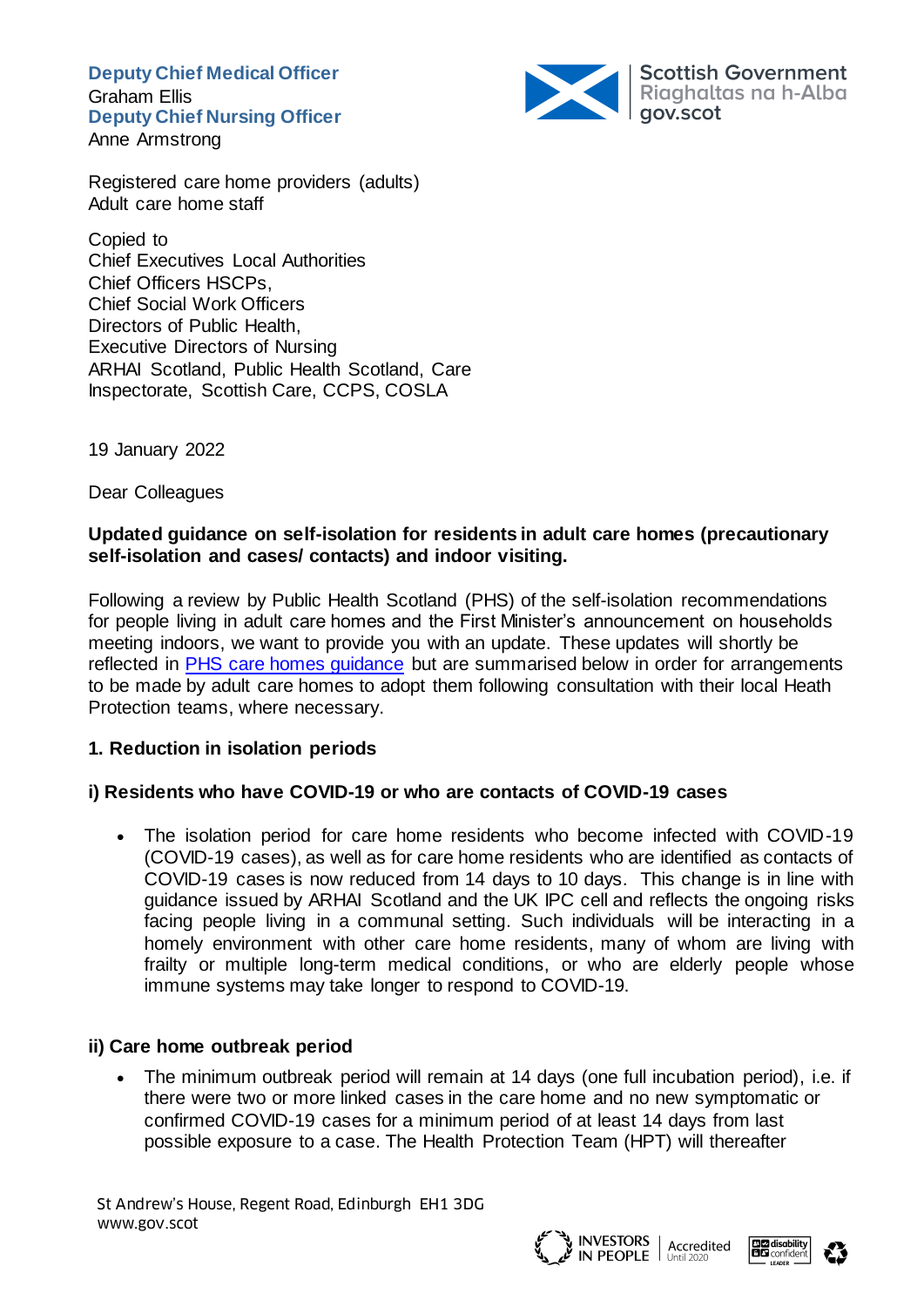declare the outbreak over, provided they are satisfied with implementation of infection and prevention measures in the care home or unit affected.

• However, whilst enhanced infection prevention and control measures (see PHS Care home [guidance](https://publichealthscotland.scot/publications/covid-19-information-and-guidance-for-care-home-settings-adults-and-older-people/covid-19-information-and-guidance-for-care-home-settings-adults-and-older-people-version-26/) and [outbreak control checklist\)](https://publichealthscotland.scot/publications/covid-19-information-and-guidance-for-care-home-settings-adults-and-older-people/covid-19-information-and-guidance-for-care-home-settings-adults-and-older-people-version-26/) remain in place for the entire outbreak period, each individual resident can come out of isolation at the end of their respective 10 day isolation periods, if the HPT is satisfied with the general care home situation.

## iii). **Self-isolation following discharge from hospital to a care home**

a) Care homes to cease the requirement for 14-day precautionary self-isolation periods for residents who are transferred from healthcare settings (including another care home) and are:

- from the non-respiratory pathway (i.e. people being discharged from hospital who have no respiratory symptoms, have no known exposure to a COVID-19 positive case over the last 10 days, or exposure to a suspected case where the individual or the person they have been in close contact with is awaiting results of a COVID-19 test, as determined by the [respiratory screening questions\)](https://www.nipcm.hps.scot.nhs.uk/media/1785/2022-1-17-respiratory-screening-questions.pdf);
- clinically fit for discharge;
- have had 1 negative PCR test in the 48 hours prior to discharge. If someone is unable to tolerate PCR test then as per [PHS guidance](https://publichealthscotland.scot/publications/covid-19-information-and-guidance-for-care-home-settings-adults-and-older-people/covid-19-information-and-guidance-for-care-home-settings-adults-and-older-people-version-26/) a risk assessment should be undertaken to inform the approach and local HPTs can advise in such situations, if needed;
- have answered no to all of the respiratory screening questions immediately prior to transfer. Found in Table 2 [Winter Respiratory Infections in Health and Care](https://www.nipcm.scot.nhs.uk/winter-2122-respiratory-infections-in-health-and-care-settings-infection-prevention-and-control-ipc-addendum/#a3059)  [Settings Infection Prevention and Control \(IPC\) Addendum](https://www.nipcm.scot.nhs.uk/winter-2122-respiratory-infections-in-health-and-care-settings-infection-prevention-and-control-ipc-addendum/#a3059)

b) Isolation periods should also cease for people on non-respiratory pathway who have been in hospital for acute hospital overnight stays providing they answer no to all of the respiratory screening questions immediately prior to transfer as part of a risk assessment. Found in Table 2 at [Winter Respiratory Infections in Health and Care Settings Infection](https://www.nipcm.scot.nhs.uk/winter-2122-respiratory-infections-in-health-and-care-settings-infection-prevention-and-control-ipc-addendum/#a3059)  [Prevention and Control \(IPC\) Addendum.](https://www.nipcm.scot.nhs.uk/winter-2122-respiratory-infections-in-health-and-care-settings-infection-prevention-and-control-ipc-addendum/#a3059) No additional pre-discharge testing is required unless COVID-19 is clinically suspected.

If a care home resident is identified during admission or after discharge as a contact of a case at the hospital service they attended (or on transport), they will require to complete their 10 day self-isolation as a contact in the care home, as per section 1. i) above.

c) Care Home residents who are on the respiratory pathway or answer yes to one of the respiratory screening questions and are transferred from healthcare settings (including another care home) to a care home should self- isolate for a period of 10 days. The start date for self-isolation may be from the date of symptom onset, or the date of last exposure to the positive case or, where asymptomatic, the date of their positive test, dependant on the COVID-19 status of the individual.

## **2. Indoor visiting**

St Andrew's House, Regent Road, Edinburgh EH1 3DG www.gov.scot



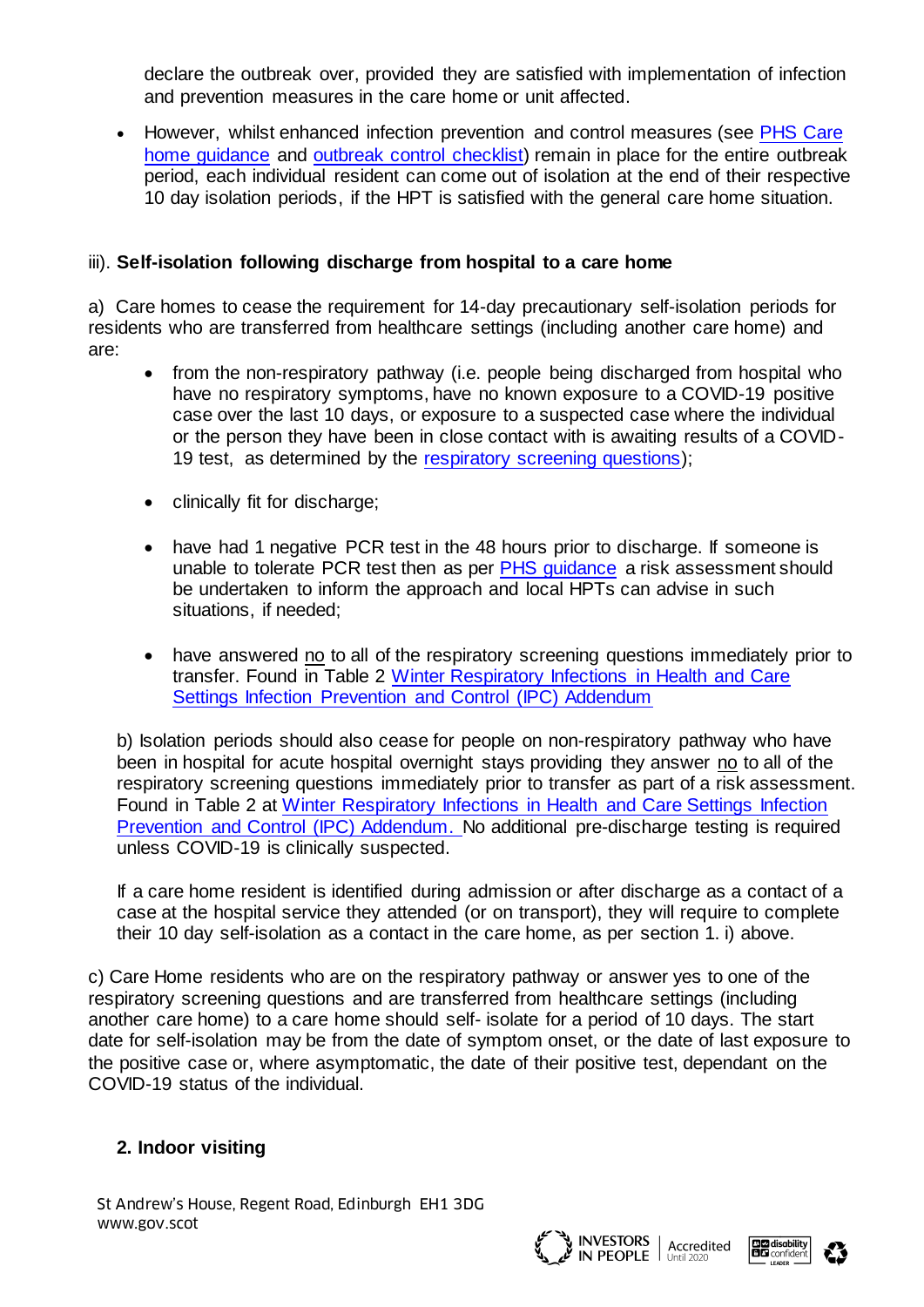# **i) Household mixing**

The First Minister announced on 18 January 2022 that from Monday 24 January the Scottish Government will remove the guidance asking people to limit indoor gatherings to three-households. However, she stressed that while there is an improving situation, the level of COVID-19 infection circulating in the community is still high and therefore it would be sensible for people to remain cautious in their social interactions for the time being.

In view of this advice for the general public, we therefore recommend that there should be no set limits to the number of households visiting each resident. However, as set out in [PHS care homes guidance](file:///C:/Users/u204321/Objective/Director/Cache/erdm.scotland.gov.uk%208443%20uA3469/A36163722/COVID-19%20-%20information%20and%20guidance%20for%20care%20home%20settings%20(adults%20and%20older%20people)) the group size of family and friend visitors should be risk assessed by care home staff to determine the number of visitors (including children) that a resident can have at any one time. The assessment should consider the built environment of the care home, including factors such as ventilation and size of the area where visiting will occur as well as staffing capacity to support such visits.

All other advice on arrangements for supporting visiting are contained in [PHS care](file:///C:/Users/u204321/Objective/Director/Cache/erdm.scotland.gov.uk%208443%20uA3469/A36163722/COVID-19%20-%20information%20and%20guidance%20for%20care%20home%20settings%20(adults%20and%20older%20people))  [homes guidance.](file:///C:/Users/u204321/Objective/Director/Cache/erdm.scotland.gov.uk%208443%20uA3469/A36163722/COVID-19%20-%20information%20and%20guidance%20for%20care%20home%20settings%20(adults%20and%20older%20people))

**ii) Named visitor during outbreaks.** Currently care homes are expected to support the policy of named visitor whereby residents choose a named person who may visit them in their private room in circumstances where the resident must self-isolate, as outlined [PHS](file:///C:/Users/u204321/Objective/Director/Cache/erdm.scotland.gov.uk%208443%20uA3469/A36163722/COVID-19%20-%20information%20and%20guidance%20for%20care%20home%20settings%20(adults%20and%20older%20people))  [care home guidance.](file:///C:/Users/u204321/Objective/Director/Cache/erdm.scotland.gov.uk%208443%20uA3469/A36163722/COVID-19%20-%20information%20and%20guidance%20for%20care%20home%20settings%20(adults%20and%20older%20people)) PHS is updating their guidance to recommend that named visiting should be supported in outbreak situations, unless there are exceptional circumstances. Visiting is likely to be restricted to residents' rooms during an outbreak, but unless there are exceptional circumstances, both essential and named person visiting are expected to continue, unless this interferes with outbreak management.

## **3. Visiting arrangements for visitors who visit someone who is COVID-19 positive**

Currently a resident with COVID-19 can receive one named visitor per day in their private room during their isolation period but the visitor cannot be a contact or case themselves during the period they are visiting. [PHS care home guidance](file:///C:/Users/u204321/Objective/Director/Cache/erdm.scotland.gov.uk%208443%20uA3469/A36163722/COVID-19%20-%20information%20and%20guidance%20for%20care%20home%20settings%20(adults%20and%20older%20people)) is being updated to indicate that the visitor should be supported by the care home staff in the infection control measures required to protect themselves and the resident including:

- the correct use of PPE including donning and doffing of fluid resistant surgical masks, hand hygiene requirements, cough etiquette requirements;
- physical distancing requirements.

The visitor can then visit again during the resident's isolation period, as long as they answer no to the [screening questions.](https://www.nipcm.scot.nhs.uk/winter-2122-respiratory-infections-in-health-and-care-settings-infection-prevention-and-control-ipc-addendum/#a3059)

NOTE: Question 4 of the screening questions asks "*Have you had contact with someone with a confirm*ed *diagnosis of COVID-19, or been in isolation with a suspected case in the last 10 days?"* If full IPC measures as directed by the care home, have been followed when visiting a resident with COVID -19, the visitor should continue to be enabled to visit provided the reasoning for answering "yes" to this question is due to the Covid-19 status of the resident they are visiting.